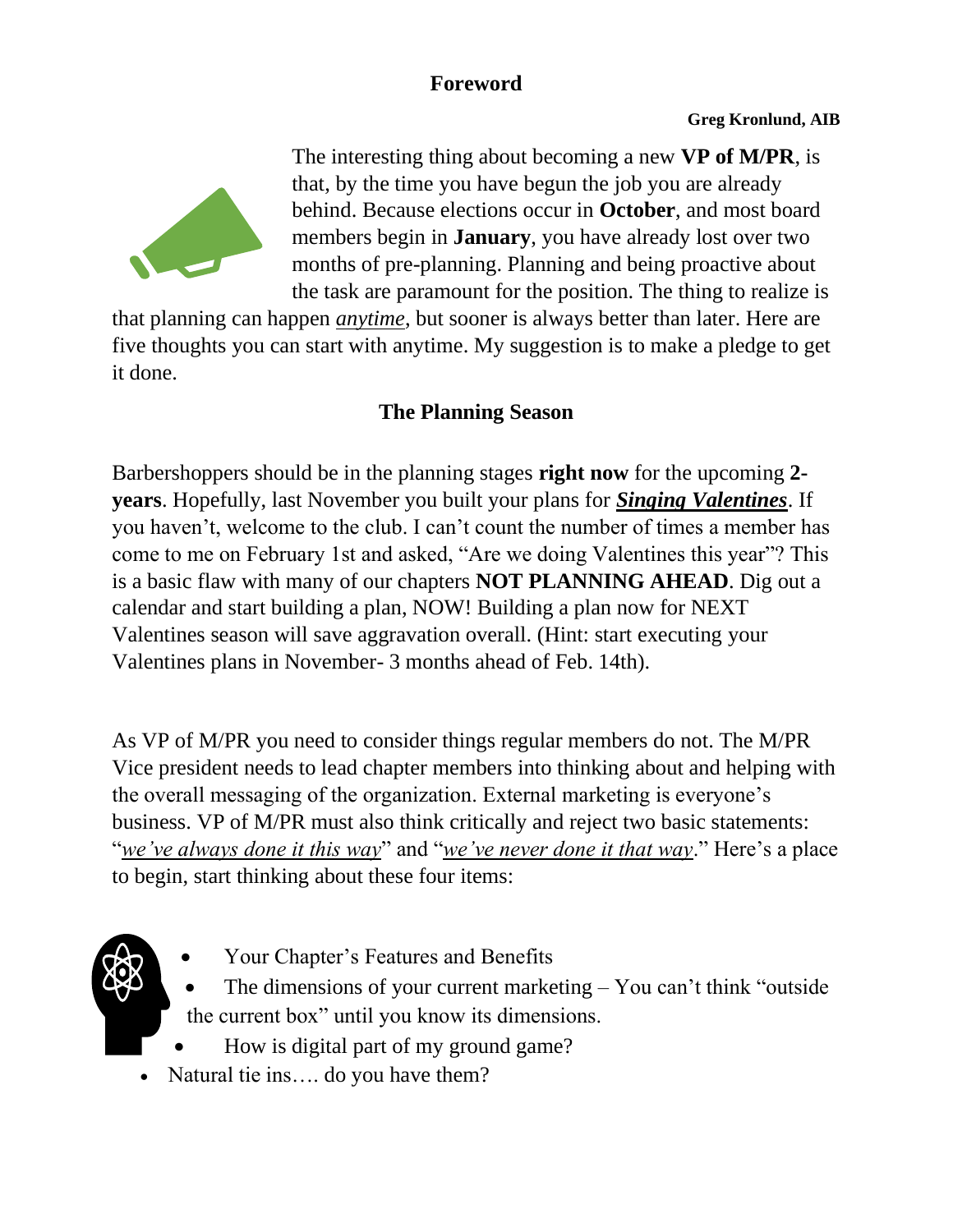### **Features and Benefits**

The reason to spend time identifying your features and benefits is to help understand your differentiation. All products have features and benefits and the more you understand your chorus, or chorus events the better you can articulate what sets you apart from your competition. This is useful in identifying copy points for advertising. It can also assist in building a chorus vocabulary, so all members identify the same differentiation.

#### **Features and benefits:**

- **1. A feature is what something has**
- **2. A benefit is what something does for the customer.**

This is an equation: feature  $=$  benefit or benefit  $=$  feature.

When you look at your chapter chorus can you identify its features and the accompanying benefits? For an example let's start with an event:

| <b>Singing Valentines</b>                    |                                                    |
|----------------------------------------------|----------------------------------------------------|
| <b>Feature:</b>                              | <b>Benefit:</b>                                    |
| A unique, one-of-a-kind gift                 | She/He will Remember forever.                      |
| Two songs, a rose, and a card delivered by   | An inexpensive way to create a lasting memory.     |
| four tuxedoed vocalists                      |                                                    |
| <b>Singing Valentines come to you</b>        | So, you don't have to spend time searching in a    |
|                                              | retail store                                       |
| Each Valentine comes with a single rose, but | Additional roses are only \$2.00 each              |
| additional roses are available               |                                                    |
| We offer a two-hour window and on-time       | Allowing you the flexibility, to be on hand to see |
| deliveries                                   | the surprise                                       |
| We deliver to homes, offices, shopping       | You have the flexibility to surprise your special  |
| centers, retirement homes, anywhere in the   | someone anywhere                                   |
| metro area                                   |                                                    |

Your features and benefits: Developed by a small group brainstorming ideas or an individual, it helps your chapter to determine the best **features** and **benefits** to use in your advertising. What sets you apart? What makes your program unique? This same information helps you differentiate your Chorus, your events, your annual show, and your Christmas show to mention a few. Each component of your chapter has a distinct set of **features** and **benefits**. Having your members participate will have them more vested in the project... and will help them understand how unique each event is. It will get them using the **same vocabulary** when they talk about your upcoming events.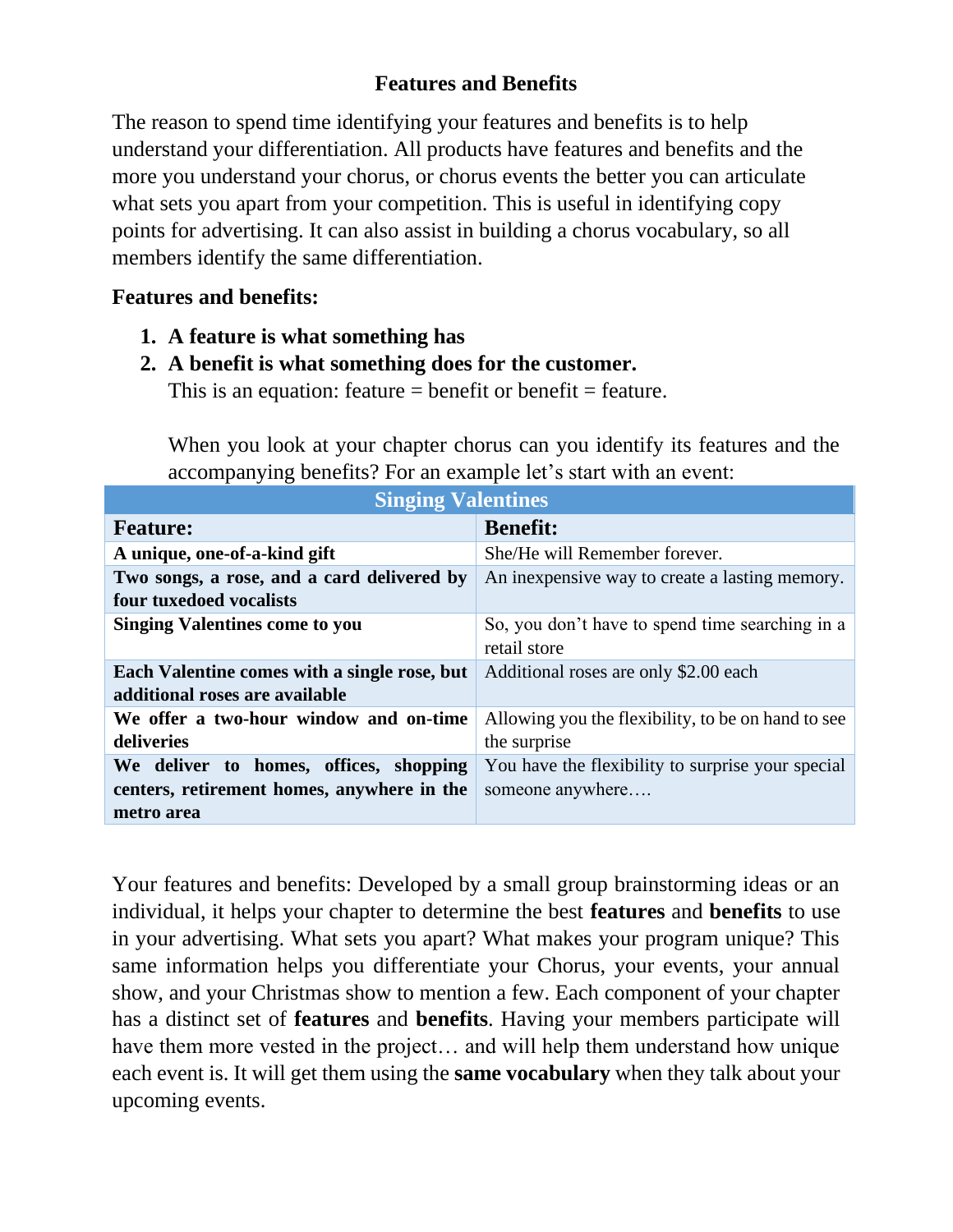### **Think Outside the Box**

A warn-out cliché to be sure, but it is amazing how quickly a barbershop group can fall into group think. Call it what you will, you need to learn to broaden your thought process. As a marketer you need to stop thinking like a barbershopper and start thinking like your potential customer.

#### **Thought starters**

- **1.** Reject the phrase: "**we've always done it this way**."
- **2.** Reject the phrase: "**we've never done it that way**."
	- **3.** When confronted with these thoughts ask "**WHY???**"

A few years ago, I mentioned an idea for marketing an event. A board member said, "We tried that 7 years ago and it didn't work." I asked why, and he said, "there was no follow through." That told me that he knew the solution to the problem all along, but simply decided that it would fail again. We tried the idea and discovered that with proper follow through we sold more tickets.



**4.** Identify the goal and the obstacles. Narrow your thoughts to stay on task.

**5.** You can't "think outside the box" until you know the dimensions of your current box, better yet forget there is a box and start from nothing.

- **6.** Looking for an innovative idea ask a child.
- **7.** Move yourself out of your chapter environment to a neutral place. Brainstorm with a friend or chapter leadership.
- **8.** Draw a picture to help identify the pieces required to reach the goal.
- **9.** Consider your worst-case scenario: Fear holds back creativity; it makes you stick to the paths that you know the best. Consider the worst-case scenario and plan for it, you may discover that the worst-case scenario isn't bad enough to interrupt your success. (Track your success to learn what worked and what can improve. Document as much as you can.)
- **10.**Eliminate negativity, don't let it hold you back. Tell yourself that the solution is only an idea away. No idea is wrong, but some are better.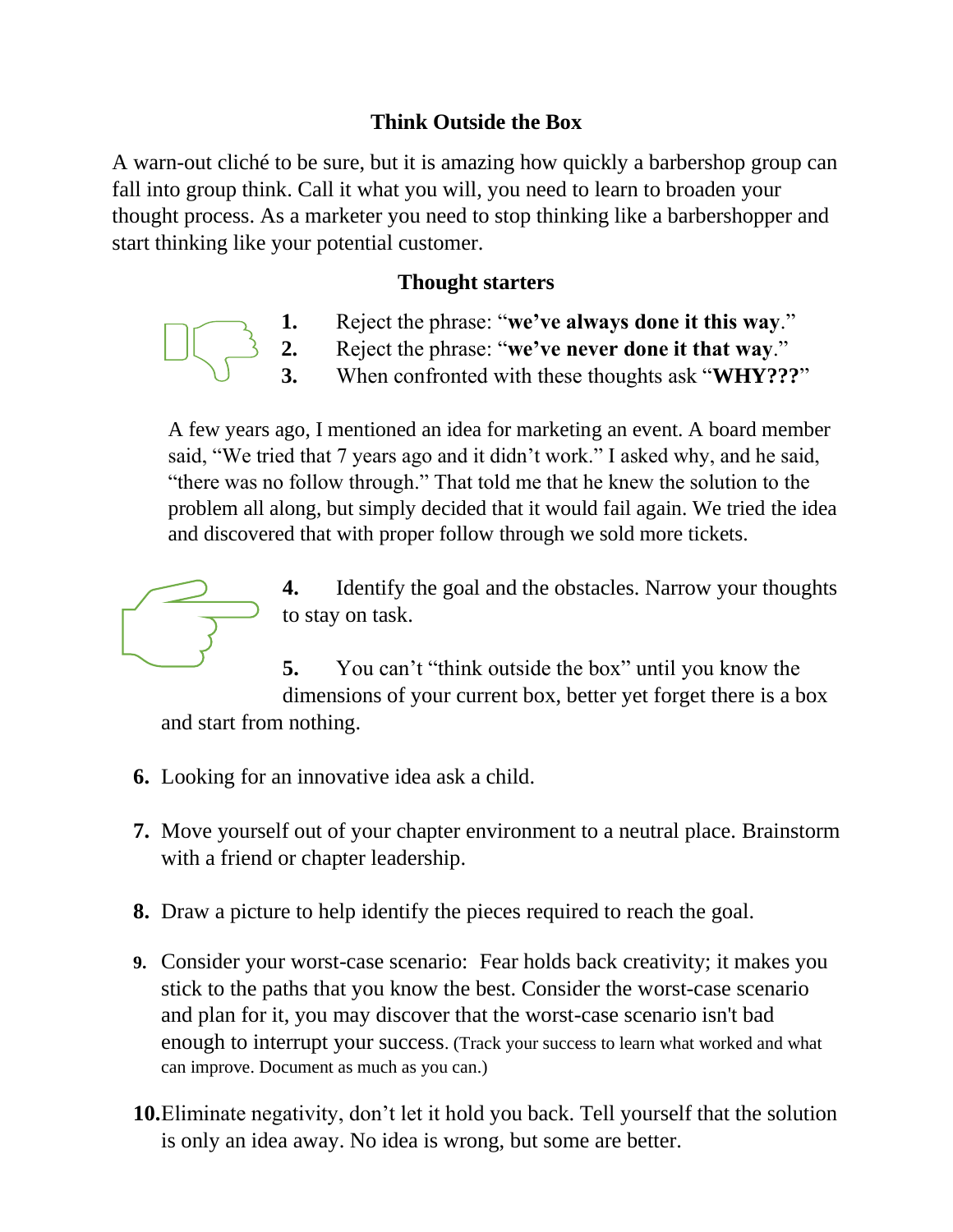# **Digital Ground Game**

It's impossible to not make digital part of your chapters ground game. But digital comes with numerous traps. First there are so many to choose from, each offering different opportunities to "push" your message. Twitter, Snapchat, Instagram, TikToc, Pinterest, Reddit, LinkedIn, YouTube, Meetup, and of course Facebook, to mention ten. When considering media for your chapter think about:



**1.**Is your core audience using these platforms? **2.** Will this platform reach a new audience? **3.** Do your current platforms align with the BHS Code of Ethics? **4.** Will the platform display your chapter in the best light? **5.**Can you increase your number of followers/likes on this platform? **6.** Do you have the workforce to regularly update your messaging? **7.**Can you sustain and or increase your presence on the platform?

In one of my previous lives, I managed the chapter Website, Facebook, and YouTube channels. A member came to me and asked if we should do Twitter? I said if you'll manage it, I'll set it up. We didn't add Twitter. I devoted one evening a week updating Facebook, two evenings a month updating the chapter website, and two evenings a month on YouTube projects. It was all I could handle. Eventually I found an assistant to manage YouTube updates.

It's important to realize that web viewers are fickle, and don't have patience. The

phrase, "been there, done that" typifies the general user. Content drives the internet, and if you can't update frequently, interest in your site will rapidly dwindle. It is better to select one or two sites, that you can devote time to, and work to increase your followers/likes and grow your audience. Post interesting articles and pictures of your chapter in action as often as you can.



Start by mastering your chapter website…Covid has slowed everything and will continue into the near future, so this is an excellent time for building, updating, and improving your current internet platforms.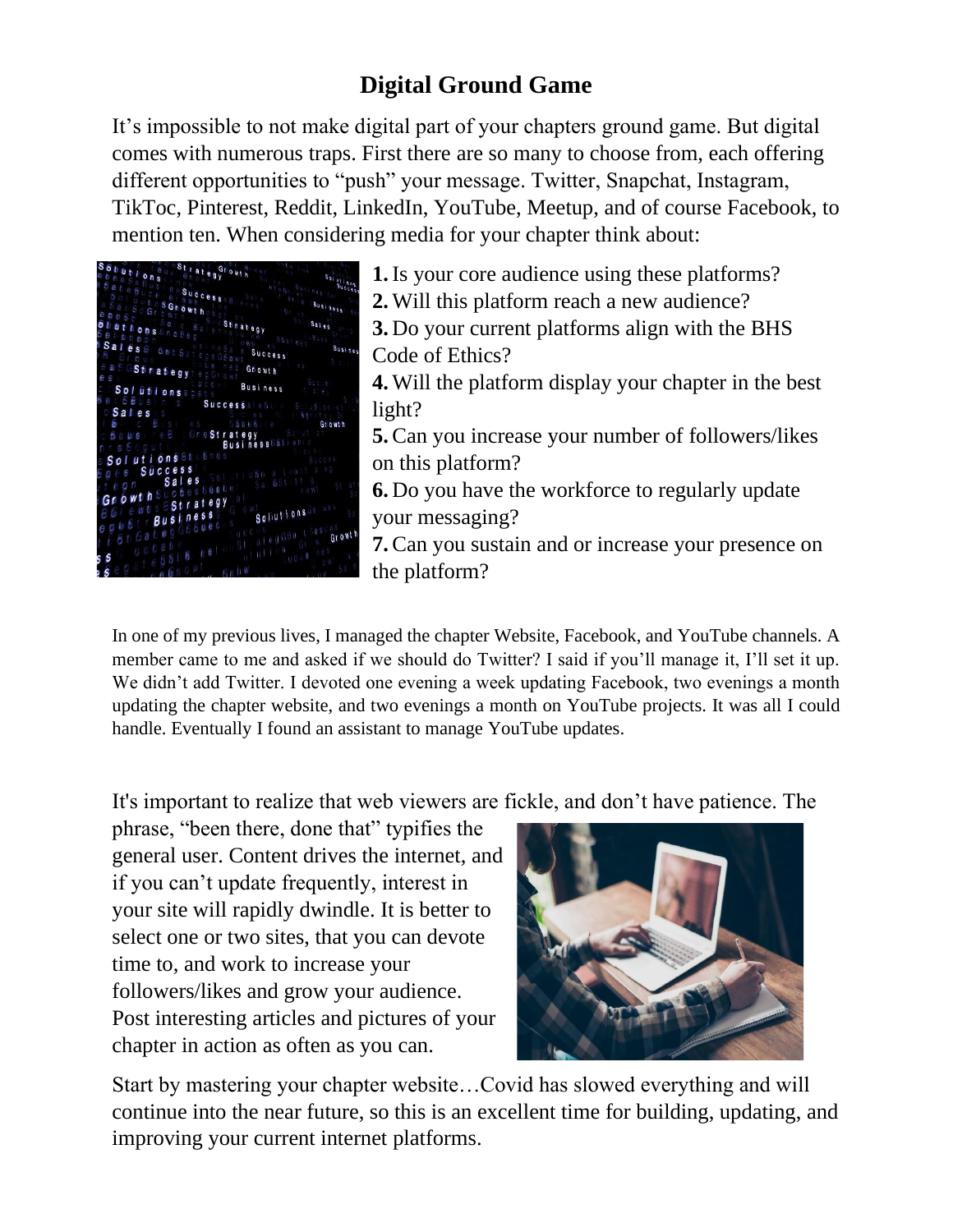

Your chapter website should be as user friendly as possible, with pages devoted to a single subject. For instance, your ticket purchase page should remain the same for ease of use. But update your show page with each new show and event. Your home page should send people clicking throughout the website to see what's new. Your chapter website should be like an old friend with the latest information to share. Your social media platforms can be a little more daring.

# **Natural Tie-In: A Story**

Once upon a time there was a Vice President of Marketing and Public Relations in Tri Cities, Washington, that also sold radio advertising.

One day, in October, this **VP of M/PR** was working with an advertising client on an upcoming store event. The store event was a Christmas Open house on a Friday night and the following Saturday. As the client shared the planned activities for their Open house the sales rep asked, do you ever have music at the event. The client told the sales rep/**VP of M/PR** they played Christmas records through the PA.

The following day the **VP of M/PR** had a brainstorm.

The next week he suggested that his barbershop chorus or chapter quartets could provide live music. The client thought this was an interesting idea and wanted a proposal.



The client was a florist, so the proposal was to trade \$300.00 worth of singing in December for \$300.00 of roses in February. Every rose the Chapter traded was one less rose to buy, making the value of every Singing Valentine a couple of dollars more. Accidentally this was a natural tie-in.

Your Chapter may have natural tie-ins that you overlook. Now's the time to poll your membership for unexpected opportunities in your community.